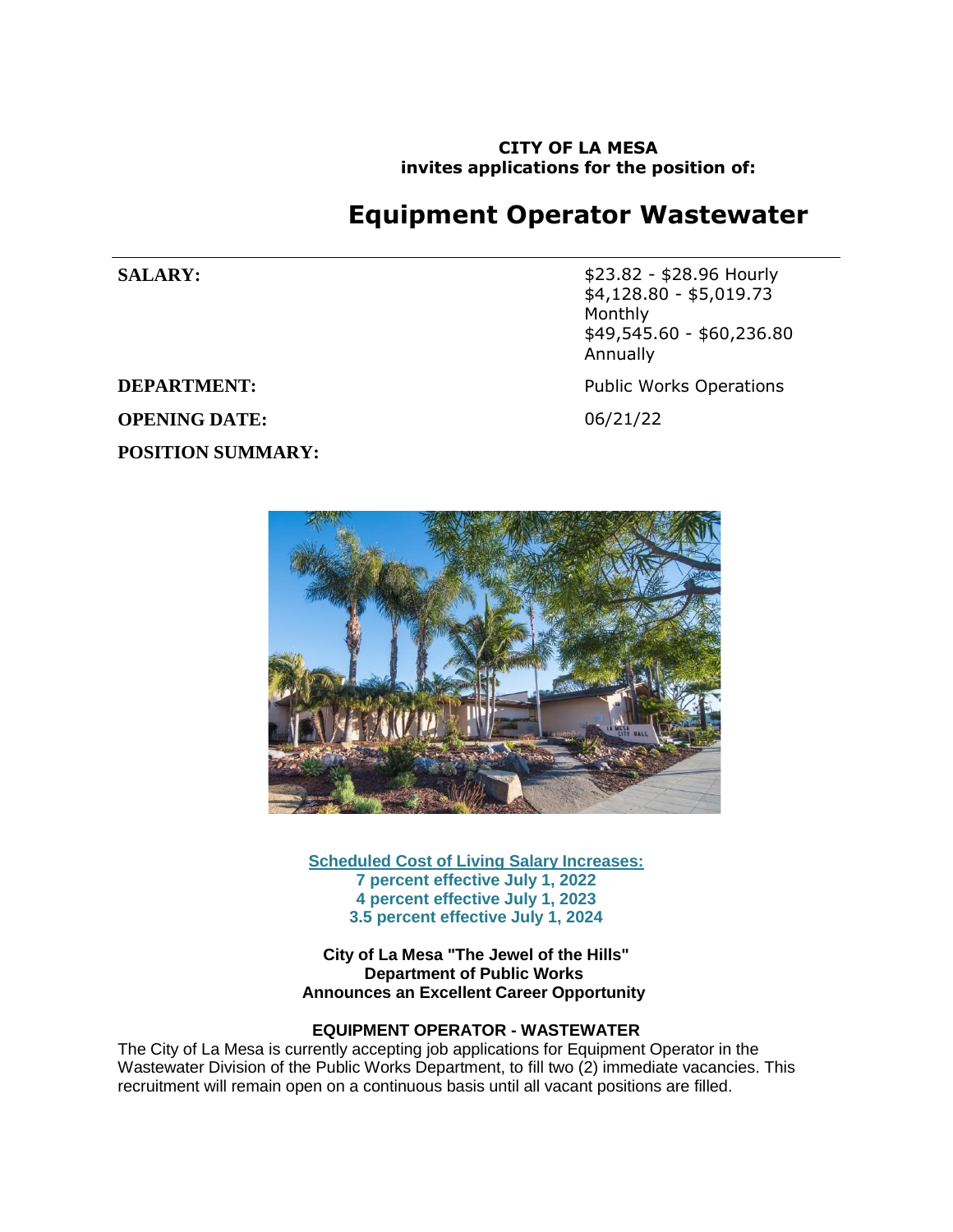The ideal candidates for Equipment Operator - Wastewater will possess the following:

- Possession of an appropriate, valid unrestricted Class B driver's license; possession of an appropriate, valid Class A driver's license is desirable
- Experience performing underground utility construction and maintenance duties for an agency, company, or organization
- Experience using the following equipment: backhoe, excavator, dump truck, skid steer, and roller
- Experience and skills with public contact, customer service, and good verbal communications.

# **KEY RESPONSIBILITIES:**

*The following duties are typical for this classification. Incumbents may not perform all of the listed duties and/or may be required to perform additional or different duties from those set forth below to address business needs and changing business practices.*

- Operate light and heavy construction equipment such as backhoe, roller, and front-end loaders involved in the maintenance and repair of streets, sidewalks, curbs, gutters, water and sewer, and related structures and systems and in the removal of trees.
- Assist in identifying equipment needs for each assigned project; pick-up and deliver equipment to and from work sites as necessary.
- Perform preventive maintenance on assigned equipment; perform minor repairs on equipment and report the need for major repairs; service and lubricate equipment as necessary.
- Perform additional construction and maintenance tasks such as concrete work, shoveling, spreading, rolling, and raking asphalt and other materials, sewer and storm drain maintenance, and a variety of repair activities when equipment is not in use.
- Operate a variety of hand and power tools in assigned construction and maintenance area.
- Read and interpret a variety of drawings, sketches and blueprints for assigned project areas.
- Assemble and set up appropriate barricades and signs at work sites; perform traffic control as needed.
- May lead a small group of workers on an assigned project; insure that safe procedures are followed; provide direction to resolve unanticipated problems in the absence of a supervisor.
- Ensure adherence to safe work practices and procedures.
- Respond to and resolve difficult and sensitive citizen inquiries and complaints.
- Perform related duties as required.

# **MINIMUM QUALIFICATIONS:**

*Any combination of education and experience that would likely provide the required knowledge and abilities is qualifying. A typical way to obtain the knowledge and abilities would be:*

### **Education/Training:**

Formal or informal education or training which ensures the ability to read and write at a level for successful job performance, supplemented by specialized training in heavy and light equipment operation and maintenance principles and practices.